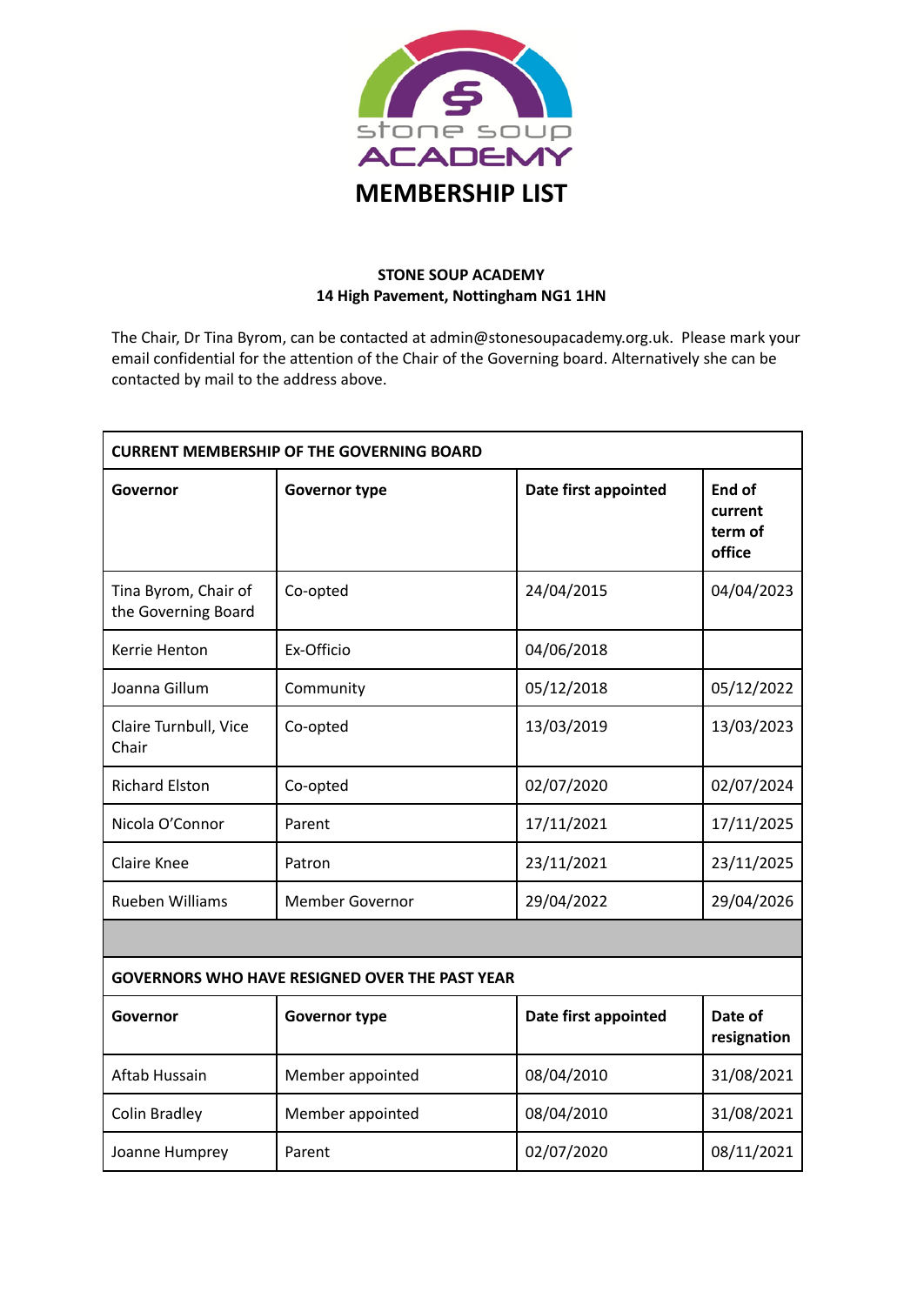| <b>Chantal Robinson</b> | Parent                                             | 01/07/2020          | 02/11/2020 |  |  |
|-------------------------|----------------------------------------------------|---------------------|------------|--|--|
|                         |                                                    |                     |            |  |  |
| <b>MEMBERS</b>          |                                                    |                     |            |  |  |
| <b>Member</b>           | <b>Notes</b>                                       | Date of appointment |            |  |  |
| Chris Manze             | Member since incorporation                         | 08/04/2010          |            |  |  |
| Aftab Hussain           | Member since incorporation                         | 08/04/2010          |            |  |  |
| <b>Colin Bradley</b>    | Member since incorporation                         | 08/04/2010          |            |  |  |
| Tina Byron              | By virtue of being chair of the<br>Governing Board | 01/09/2021          |            |  |  |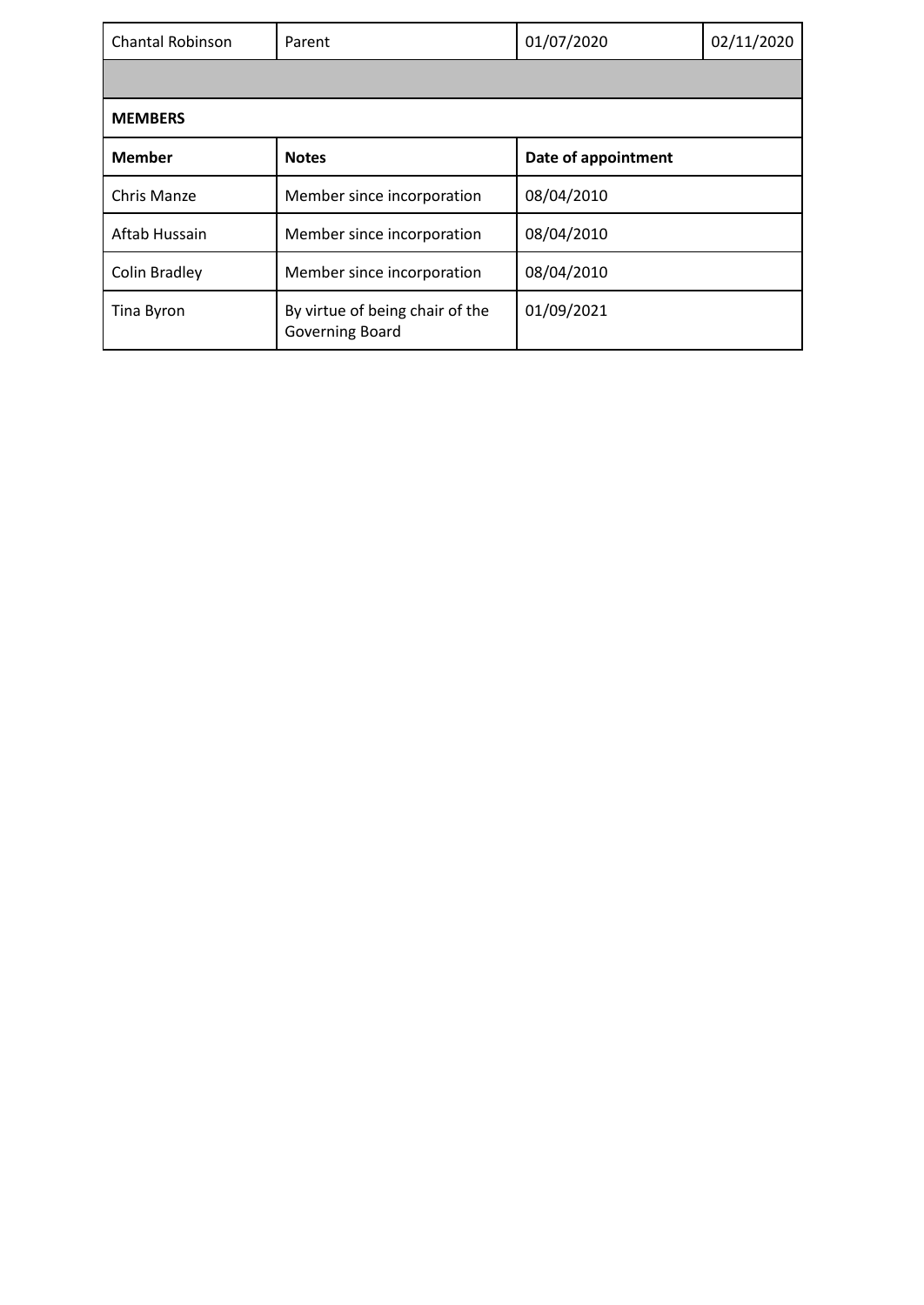| Governing Board Attendance 2020-21 |                    |                                              |                                   |                                        |                                              |                                   |                        |                           |                               |  |
|------------------------------------|--------------------|----------------------------------------------|-----------------------------------|----------------------------------------|----------------------------------------------|-----------------------------------|------------------------|---------------------------|-------------------------------|--|
|                                    | T&L<br>Com<br>m    | F,SP&A<br>Comm<br>24.9.2<br>$\boldsymbol{0}$ | FGB<br>24.9.2<br>$\boldsymbol{0}$ | T&L<br>Comm<br>30.11.2<br>$\mathbf{0}$ | F,SP&A<br>Comm<br>3.12.2<br>$\boldsymbol{0}$ | FGB<br>3.12.2<br>$\boldsymbol{0}$ | T&L<br>Comm<br>23.3.21 | F,SP&A<br>Comm<br>25.3.21 | FGB<br>25.3.2<br>$\mathbf{1}$ |  |
| Aftab<br>Hussain                   |                    | Apols                                        | Apols                             |                                        | $\checkmark$                                 | $\boldsymbol{\nu}$                |                        | $\boldsymbol{\nu}$        | $\boldsymbol{\nu}$            |  |
| Tina Byrom                         | $\checkmark$       | $\checkmark$                                 | $\boldsymbol{\nu}$                | $\checkmark$                           | $\checkmark$                                 | $\boldsymbol{\nu}$                | $\boldsymbol{\nu}$     | $\boldsymbol{\nu}$        | $\checkmark$                  |  |
| Colin<br><b>Bradley</b>            | $\boldsymbol{\nu}$ |                                              | $\boldsymbol{\nu}$                | $\boldsymbol{\nu}$                     |                                              | $\checkmark$                      | $\checkmark$           |                           | $\boldsymbol{\nu}$            |  |
| Richard<br>Elston                  |                    |                                              | Absent                            |                                        | V                                            | $\boldsymbol{\nu}$                |                        | Apols                     | Apols                         |  |
| Joanna<br>Gillum                   | $\boldsymbol{\nu}$ |                                              | $\boldsymbol{\nu}$                | $\boldsymbol{\nu}$                     |                                              | $\checkmark$                      | $\checkmark$           |                           | $\boldsymbol{\nu}$            |  |
| Joanne<br>Humpreys                 | $\boldsymbol{\nu}$ |                                              | Apols                             |                                        | Apols                                        | Apols                             | Absent                 |                           | Absent                        |  |
| Chantal<br>Robinson                | $\boldsymbol{\nu}$ |                                              | Removed from the board<br>Absent  |                                        |                                              |                                   |                        |                           |                               |  |
| Claire<br>Turnbull                 | $\boldsymbol{\nu}$ |                                              | $\boldsymbol{\nu}$                | $\boldsymbol{\nu}$                     |                                              | $\boldsymbol{\nu}$                | $\boldsymbol{\nu}$     |                           | ✔                             |  |
| Kerrie<br>Henton                   | $\boldsymbol{\nu}$ | $\boldsymbol{\nu}$                           | $\boldsymbol{\nu}$                | $\checkmark$                           | $\checkmark$                                 | $\boldsymbol{\nu}$                | $\boldsymbol{\nu}$     | $\boldsymbol{\nu}$        | $\checkmark$                  |  |
| Sue<br>Murphy                      |                    | $\boldsymbol{\nu}$                           |                                   |                                        | $\boldsymbol{\nu}$                           |                                   |                        | V                         |                               |  |

| Governing Board Attendance 2020-21 |          |                         |                 |  |
|------------------------------------|----------|-------------------------|-----------------|--|
|                                    | T&L Comm | F,SP&A Comm<br>15.07.21 | FGB<br>15.07.21 |  |
| Aftab<br>Hussain                   |          |                         | Apols           |  |
| Tina Byrom                         |          |                         |                 |  |
| Colin<br><b>Bradley</b>            | Apols    |                         |                 |  |
|                                    |          |                         |                 |  |